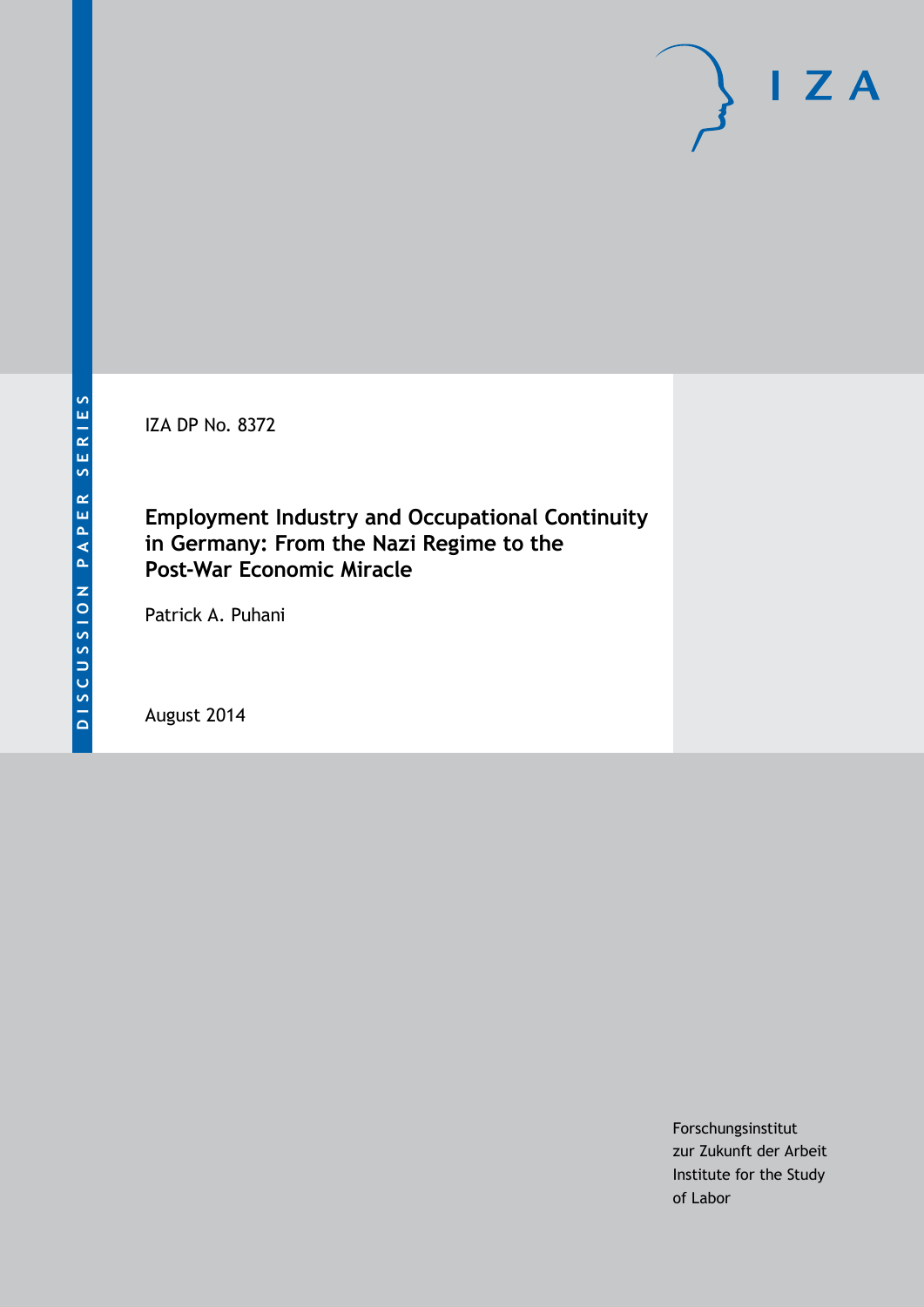# **Employment Industry and Occupational Continuity in Germany: From the Nazi Regime to the Post-War Economic Miracle**

**Patrick A. Puhani**

*Leibniz University of Hannover, SEW, University of St. Gallen and IZA*

### Discussion Paper No. 8372 August 2014

IZA

P.O. Box 7240 53072 Bonn Germany

Phone: +49-228-3894-0 Fax: +49-228-3894-180 E-mail: [iza@iza.org](mailto:iza@iza.org)

Any opinions expressed here are those of the author(s) and not those of IZA. Research published in this series may include views on policy, but the institute itself takes no institutional policy positions. The IZA research network is committed to the IZA Guiding Principles of Research Integrity.

The Institute for the Study of Labor (IZA) in Bonn is a local and virtual international research center and a place of communication between science, politics and business. IZA is an independent nonprofit organization supported by Deutsche Post Foundation. The center is associated with the University of Bonn and offers a stimulating research environment through its international network, workshops and conferences, data service, project support, research visits and doctoral program. IZA engages in (i) original and internationally competitive research in all fields of labor economics, (ii) development of policy concepts, and (iii) dissemination of research results and concepts to the interested public.

<span id="page-1-0"></span>IZA Discussion Papers often represent preliminary work and are circulated to encourage discussion. Citation of such a paper should account for its provisional character. A revised version may be available directly from the author.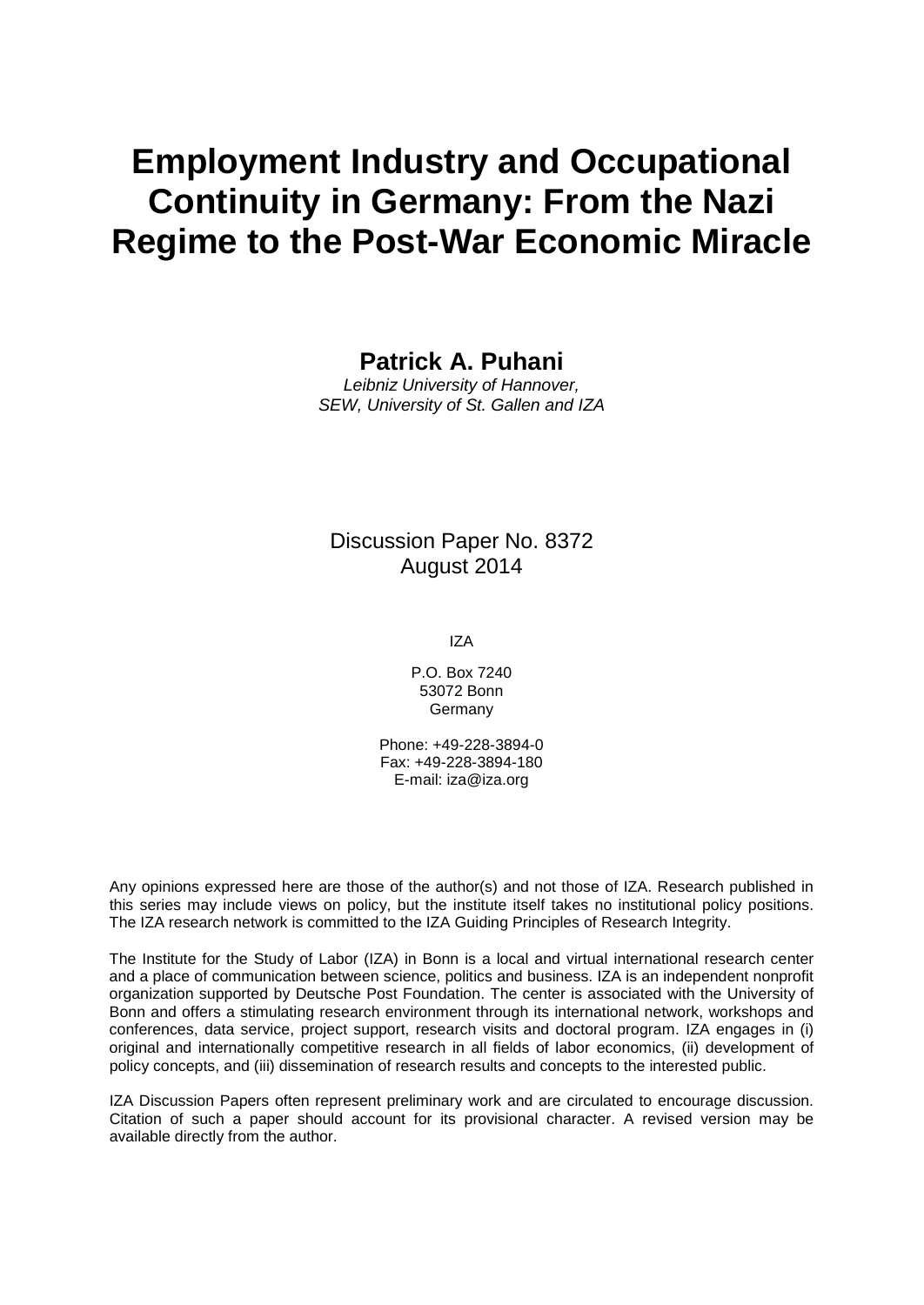IZA Discussion Paper No. 8372 August 2014

# **ABSTRACT**

# **Employment Industry and Occupational Continuity in Germany: From the Nazi Regime to the Post-War Economic Miracle[\\*](#page-1-0)**

Using retrospective survey data that covers 1939, 1950, 1960, and 1971, I compare individual-level changes in employment industry and occupational status in Germany from the beginning of World War II to the post-war reconstruction era dubbed the Economic Miracle (*Wirtschaftswunder*). This comparison reveals that, with only a few exceptions, labor allocation developments remained relatively stable even in the face of huge political and macroeconomic change.

JEL Classification: N34, J01

Keywords: employment, evolution, regime change, revolution, Germany, Arab Spring, Iraq

Corresponding author:

Patrick A. Puhani Leibniz Universität Hannover Institut für Arbeitsökonomik Königsworther Platz 1 D-30167 Hannover Germany E-mail: [puhani@aoek.uni-hannover.de](mailto:puhani@aoek.uni-hannover.de)

I thank Knut Gerlach, Olaf Hübler, Bernhard Schimpl-Neimanns, Alexander Straub, Stephan Thomsen, and Reinhard Weisser for helpful comments and GESIS Mannheim for providing access to the Mikrozensus 1971 data set.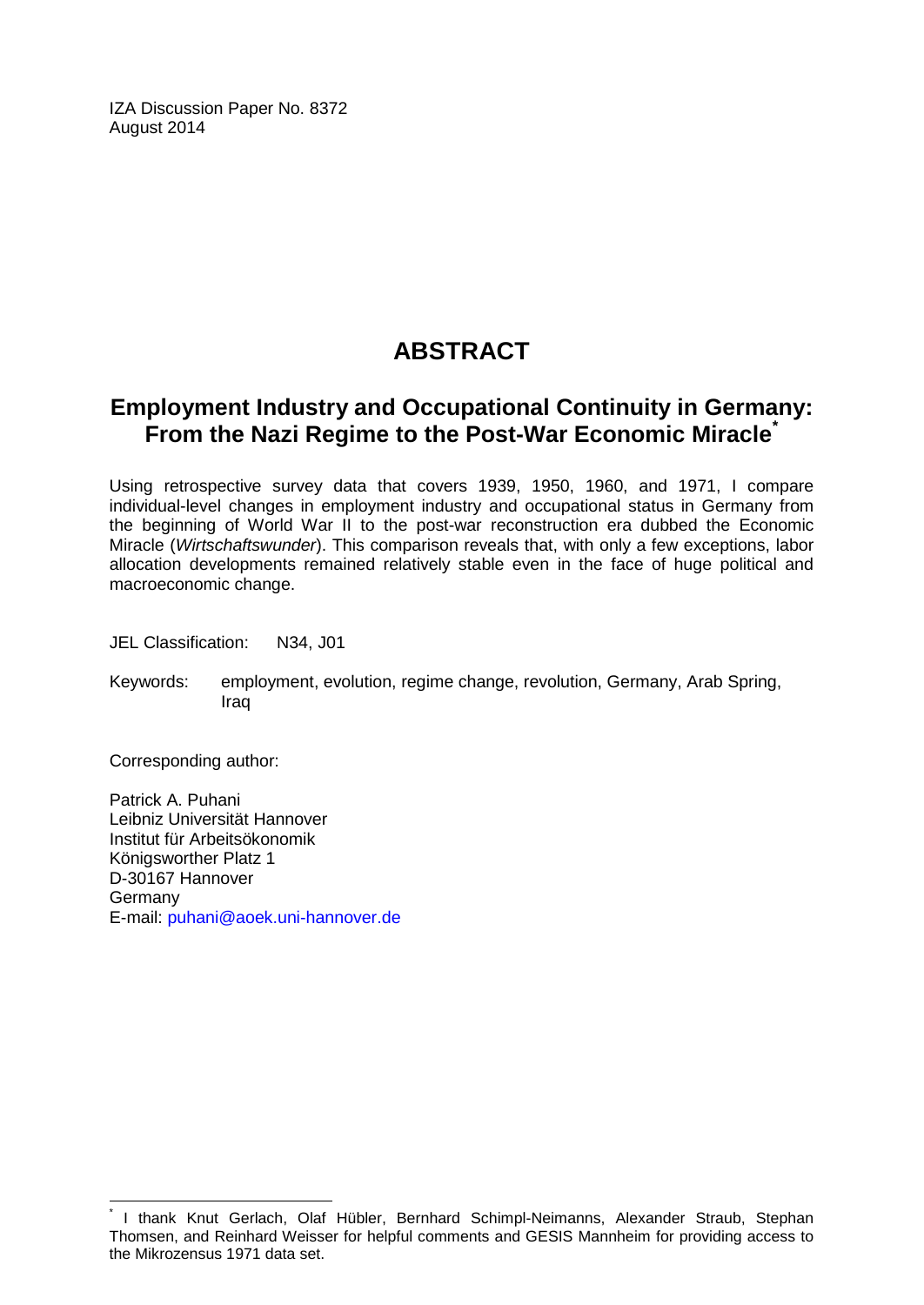#### **1 Introduction**

After every major regime change, be it the fall of communism or the Arab Spring, the new regime must decide on the extent to which it should replace major and minor players in both public administration and the private sector. Germany presents a particularly interesting case for studying this phenomenon because after a war that left the country morally and economically devastated, the post-war reconstruction in its western part (the Federal Republic) is generally seen as both a political and economic success. I thus investigate the issue of post-regime changes phenomenon by comparing individual career paths during two historical periods: WWII and the post-war reconstruction era. Specifically, using person-level data from a 1971 retrospective survey, I derive measures of association for employment industry (the worker's sector of employment) and occupational status for the same individuals at the beginning and end of the 1939–1950 decade (which includes WWII) and the 1950–1960 and 1960–1971 post-war decades in democratic West Germany. I then perform a comparative analysis that documents a high degree of continuity in the German labor market before and after World War II; that is, changes in individual careers in the WWII era greatly resemble those in the post-war decades.

Even during WWII, when the Nazi regime restricted personal and economic freedoms considerably or removed them completely, some elements of a market economy still persisted in Germany. The stock exchange, for example, remained open, although the regime froze stock prices at the beginning of 1943 and often "outsourced" state enterprise (including racially or politically motivated expropriations) to private businesses (Aly, 2011). Not that advice was lacking on the benefits of competition (Schmölders, 1942): even after the Soviets had defeated the German Sixth Army at Stalingrad (generally seen as a turning point of WWII), German economist Günter Schmölders (1943) expressed concern about changes in the tax system not sufficiently rewarding entrepreneurial success.

In fact, the German war economy relied heavily on resources (including food and forced labor) drawn from occupied territories (Aly, 2011), meaning that toward the end of the war and during the years immediately following it, economic breakdown occurred. As Hirshleifer (1963) notes, "[t]ransportation had generally stopped, and with it practically all industrial production" (p. 84). Immediately after the war, the German economy still faced price restraints implemented in the pre-war period to address excess money supply, as well as a division into four occupation zones (with trade restrictions between them), loss of territory east of the Oder-Neisse line, a housing and refugee problem, and the temporary cessation of regular foreign trade. Beginning in 1948, however, currency reform, the return of about 1

1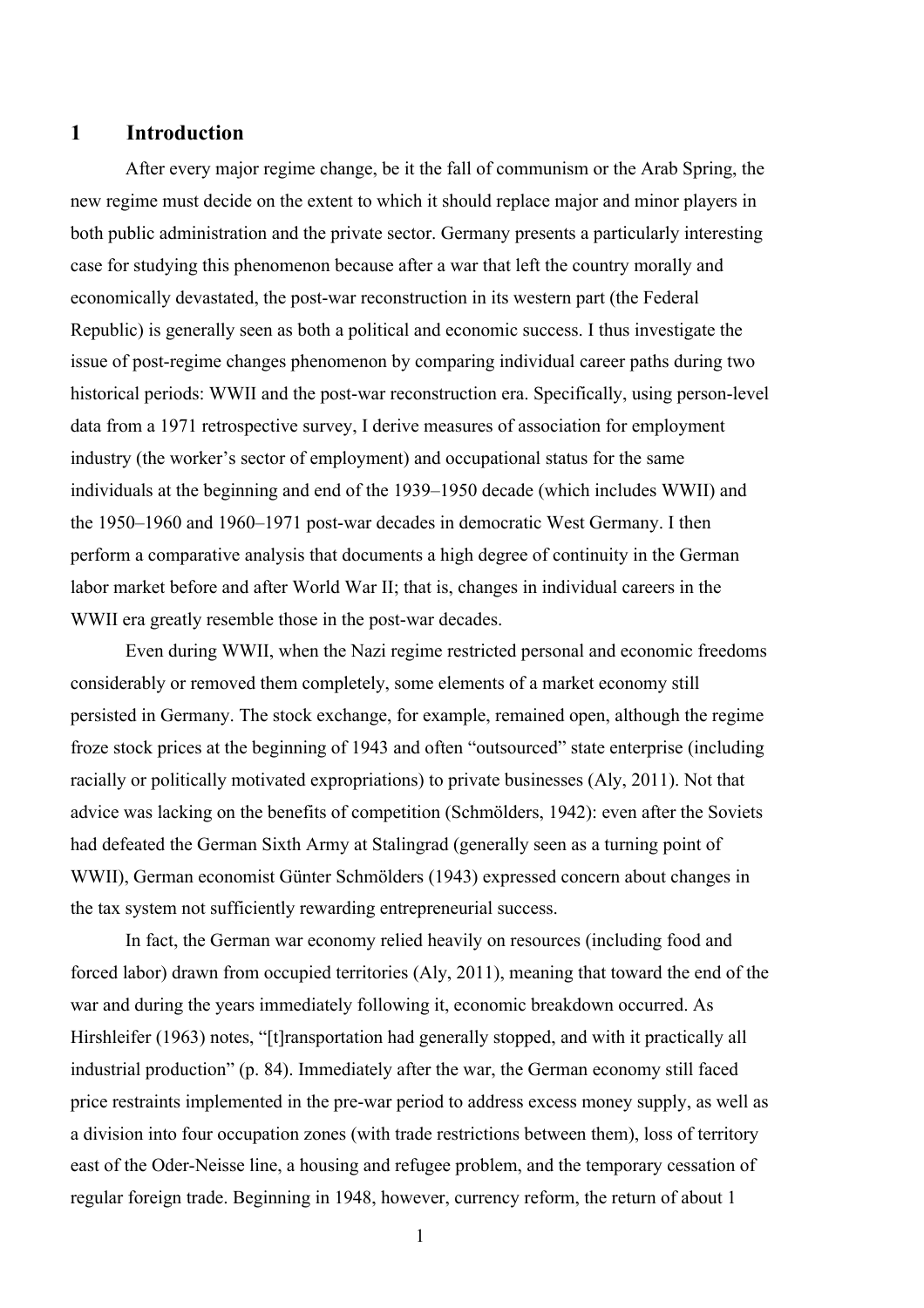million remaining prisoners of war from the western Allied powers (Hirshleifer, 1963), and the establishment of support and cooperation between these powers and the new West Germany initiated a period of economic growth that Germans still refer to as the Economic Miracle (*Wirtschaftswunder*).

To put these developments into a macroeconomic perspective, Figure 1 displays the log of GDP for (West) Germany, the UK and the U.S. from 1870 (the year before German unification under Bismarck) until 1989 (the year the Berlin Wall was toppled and one year before German reunification). As the figure shows, all three economies recovered from the two world wars and the Great Depression along a steady growth path, and all were characterized by significant long-term growth. In fact, a projection of pre-1914 growth trends into the future shows that not only for the U.S. but also for Germany, the country that lost both world wars, GDP seems to have caught up to its pre-WWI trend. Yet even beyond this exceptionally high growth rate in the aftermath of WWII, what is probably most remarkable about Germany's Economic Miracle is that the country not only made up for wartime GDP losses but also shot back up to a GDP growth trajectory that could have been expected in 1914. In other words, despite the damage to GDP growth inflicted by WWII, WWI, and the Great Depression (ranked in order of perceived seriousness), the country's economy bounced back almost as though these disasters had never happened (see also Brakman, Garretsen, and Schramm, 2004; Davis and Weinstein 2002; and Miguel and Roland, 2011 on bombing and recovery of Germany, Japan, and Vietnam, respectively).

What, then, can account for the Economic Miracle? First, as Hirshleifer (1963) points out, the destruction of productive physical capital was lower than suggested by pictures of destroyed inner cities: post-war industrial capacity was actually only 20 percent below its pre-war level. Second, as both Hirshleifer (1963) and Waldinger (2012) stress, even in the face of the housing crisis and loss of life, the human capital brought to West Germany by the survivors, including the 8–10 million German refugees from Eastern Europe (Ritschl, 2005, p.152), was more important than physical capital. That is, despite Nazi destruction of life and human capital—begun even before the war with, for example, the racially or politically motivated expulsion of talent from the universities (Waldinger, 2010)—and the war's own toll on human capital through reduced education for specific birth cohorts (Ichino and Winter-Ebmer, 2004), human capital played a major role in the recovery. Most particularly, as shown in this note, for the cohorts less affected by active military service, the years between 1939 and 1950 are marked by a large degree of individual-level continuity in terms of employment industry and occupational status.

2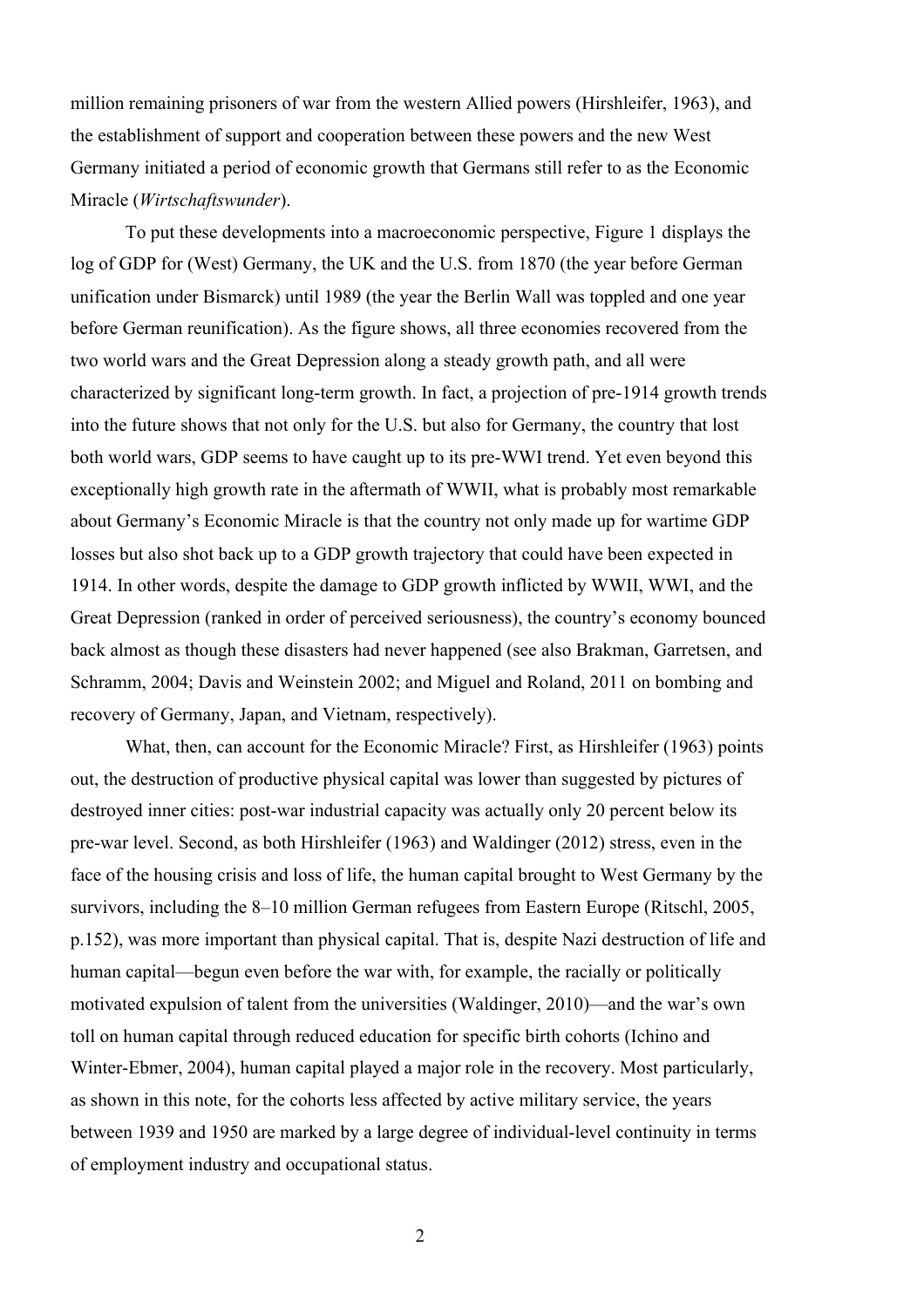### **2 Data and Cohorts**

Unfortunately, individual data from the pre-WWII period in Germany were lost when the census punch cards were destroyed. However, the 1971 West German Labor Force Survey (*Mikrozensus*) asks retrospective questions on employment industry and occupational status during 1939, 1950, 1960, and  $1971<sup>1</sup>$  that enable the tracking of individual employment industry and occupational status dynamics for over 30 years. The purpose of this note, therefore, is to draw on this person-level data to document individuals' employment industry and occupational status just before and shortly after WWII (i.e., from 1939 to 1950) and compare it to that in two decades of comparatively high economic and political stability (i.e., 1950–1960 and 1960–1971). To control for younger cohorts whose lives and careers were massively perturbed (if not lost) during the war, the comparison focuses on birth cohorts who already had some work experience at the outbreak of war and were thus less affected by the draft. That is, even though age groups 18 to 45were subject to conscription and heavily recruited early in the war (Absolon, 1960, p. 153), men older than 30 found it easier to obtain "indispensable" (*unabkömmlich*) status (e.g., as war industry workers, administrators, and in some cases, even as celebrities), which allowed them to continue in their civil jobs. <sup>2</sup> For these men, this status was granted for at least 3 months and had to be actively renounced by the recruitment office, whereas for younger men, the maximum "indispensable" period was only 3 months (Absolon, 1960, p. 142).3

Table 1 defines the four birth cohort groups used in this analysis and shows their respective ages in the observation years 1939 to 1971. Correspondence between the groups is generated by the age range observed for each pair of two birth cohort groups. For example, Group 1, born between 1900 and 1904, transits from being between 35 and 39 years old to being between 46 and 50 years old between 1939 and 1950, while Group 3, born between 1910 and 1914, experiences (almost) these exact ages a decade later, between 1950 and 1960. Likewise, Group 2, born between 1905 and 1909, is aged between 30 and 34 (41 and 45) in

<sup>&</sup>lt;sup>1</sup> The data source is documented in http://www.gesis.org/missy/missy-home/auswahldatensatz/mz-zusatzerhebung-1971/

<sup>2</sup> In October 1944, conscription into the National Militia (*Volkssturm*) was extended to age groups 16 to 60 (source: http://de.wikipedia.org/wiki/Volkssturm).

<sup>&</sup>lt;sup>3</sup> Absolon (1960) does not stipulate which share of the male population was able to obtain "indispensable" status. However, Abolon (1960) reports that as of November 7 1943 (after the battle of Stalingrad), the German army had deployed 7,228,300 people at a front length of 15,250 km in Europe. Compare that to a population of 79,375,281 reported in the census of 1939 (which included Austria and parts of Czechoslovakia; source: http://de.wikipedia.org/wiki/Liste\_der\_Volkszählungen\_in\_Deutschland).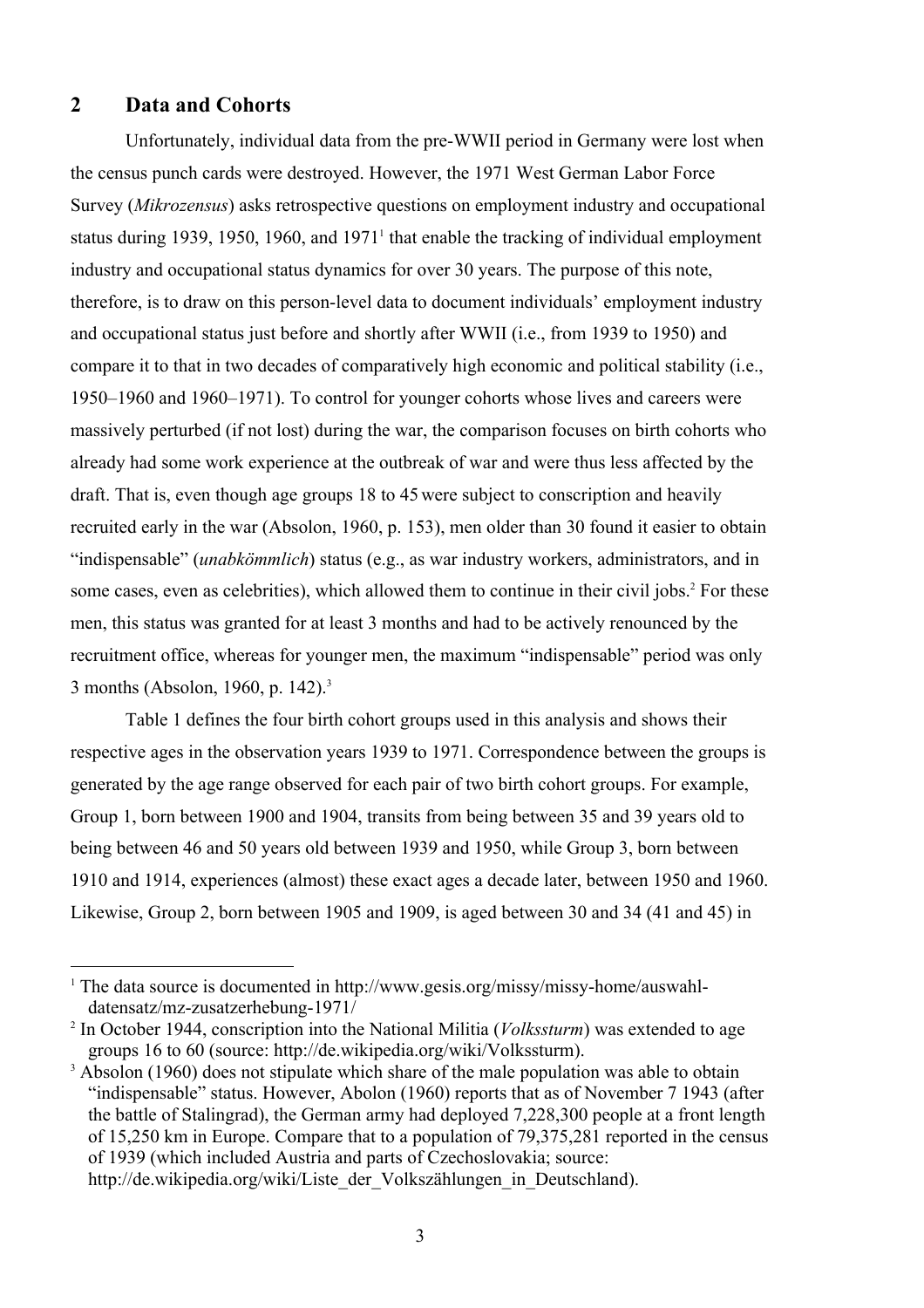1939 (1950) and between 41 and 45 (51 and 55) in 1950 (1960), while Group 4, born between 1915 and 1919, experiences these age ranges a decade later, in 1950 (1960) and 1960 (1971), respectively.

Using these correspondences, I am able to compare the employment industry and occupational status structures of same age (30- to 55-year-old) German cohorts who experienced very different economic environments during the main years of their working lives. Classifying these cohorts by employment industry and occupational status is particularly helpful in that the categories remain constant for all years of measurement (i.e., are the same in 1939 as in 1971). Nonetheless, although good for cross-sectional comparison, the categories do not separately identify occupations in the respective eras, such as service in the army or full-time activity in Nazi organizations (e.g., the defense industry is subsumed under "Administration, Defense, Social Insurance").

# **3 Employment Industry and Occupational Status: Nazi Germany versus the Pre-Oil Crisis Post-War Period**

Figures 2 and 3 show the distributions of employment industry and occupational status for the age groups 35–40 and 46–50 between 1939 and 1960 (birth cohort Groups 1 and 3) and the age groups 41–45 and 51–56 between 1950 and 1971 (birth cohort Groups 2 and 4). They thus clearly illustrate the distributional changes for prime-aged workers of different birth cohorts within about a 10-year period, beginning immediately before WWII and ending in 1950, 5 years after the war. The other decades considered, 1950–1960 and 1960–1971 represent post-war reconstruction up to the first oil crisis.

It is immediately obvious from Figure 2 that nothing spectacular happened to the employment industry distributions for the defined birth cohort groups between 1939 and 1950, although manufacturing employment declined slightly between 1939 (WWII) and 1950 (early reconstruction). According to a difference-in-differences estimate, however, this decline, from 35 to 34 percent for birth cohort Group 1, equals only about 2 percentage points. Moreover, during subsequent decades (i.e., for birth cohort Groups 2 to 4), it increased by about the same amount (one percentage point). This pattern is mirrored by a similar change in the share of construction employment, which was positive between 1939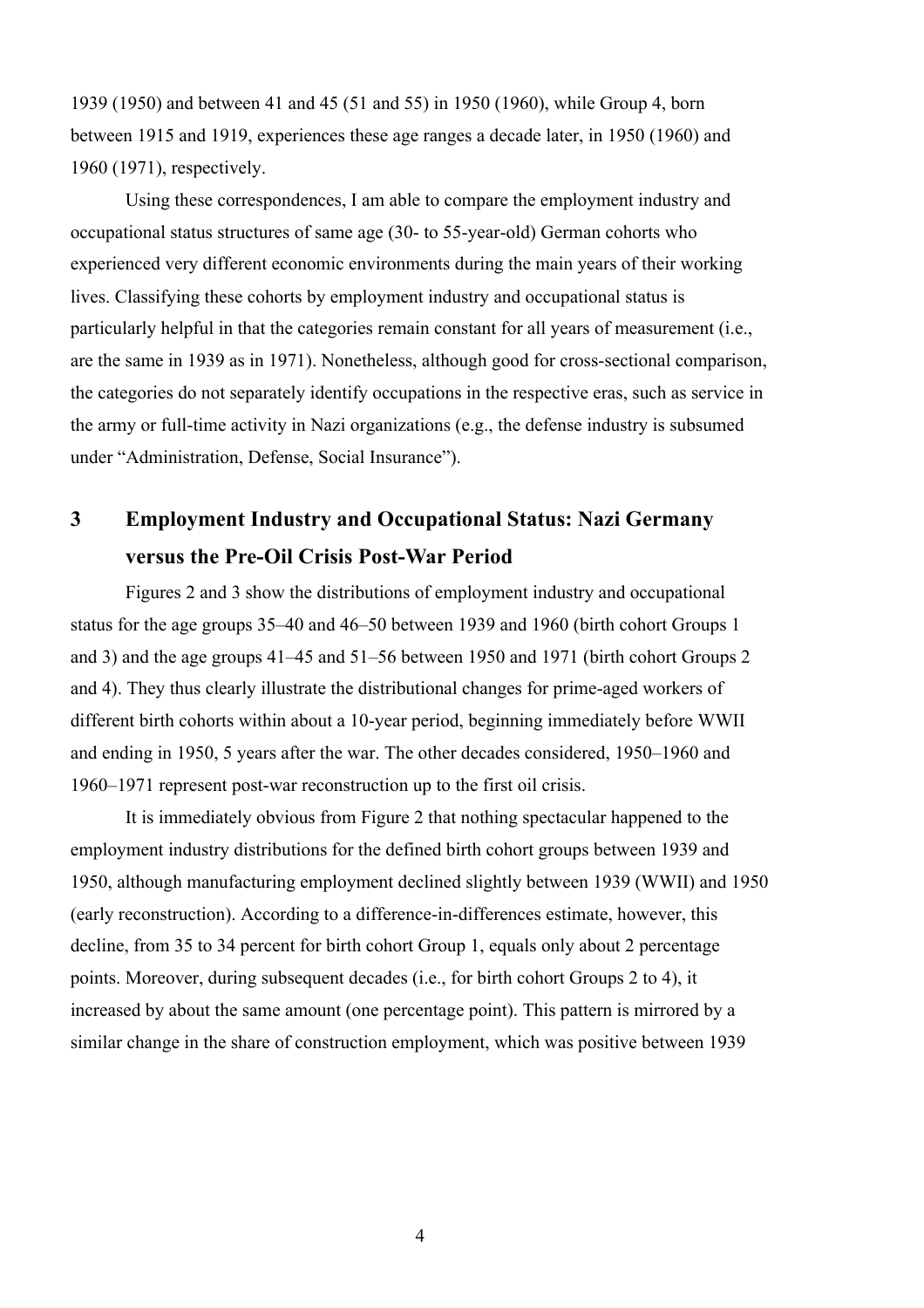and 1950 but negative in the subsequent decades. Given the dramatic events in Europe during WWII, these changes in employment structure seem small.<sup>4</sup>

One interesting observation that supports the claim of considerable continuity is the constant share of employment in the "Administration, Defense, Social Insurance" category, which shows virtually no decrease between 1939 and 1950. This finding suggests that, with a few exceptions at the top (and apart from cohort turnover), the personnel of the administration of the Third Reich were still in place in 1950.<sup>5</sup> It is also significant that these data refer to the *same* individuals asked about their jobs in 1939 and 1950. In fact, between 1950 and 1960, employment in this sector expanded because of a build-up of the welfare state and, to a lesser extent for the cohorts considered here, the re-creation in 1955 of a West German army.

The employment distributions by occupational status (see Figure 3) also reflect the comparative smoothness of changes in the German labor market from 1939 to 1971: not one element of the 1939–1950 period stands out as having a particularly high level of change. One notable feature is the discernible increase (2 percentage points) in the share of nonfarming self-employed workers in contrast to the roughly equivalent decrease in the share of workers with regular apprenticeships. A similar development is observable for birth cohort Group 2 during the 1950–1960 period, although the increase in non-farming self-employment is not quite as pronounced.

To represent the relations between employment industry (and occupational status) at the beginning and end of each decade, I use two alternative measures of association (Agresti, 1984, p. 23f.; Freund and Wilson, 1997, p. 578): Pearson's contingency coefficient

$$
P = \sqrt{\frac{\chi^2}{n + \chi^2}}
$$

and Cramér's V

$$
V = \sqrt{\frac{\chi^2}{n(k-1)}}
$$

 <sup>4</sup> Another development, the comparatively strong decline in agriculture, seems to be a longterm trend because it is observed for the entire1939–1971 period.

<sup>&</sup>lt;sup>5</sup> For example, Ludwig Erhard, who is regarded as the architect of the post-war Economic Miracle, was already working on post-war economic planning at the end of 1942 (Ritschl, 2005; http://de.wikipedia.org/wiki/Ludwig\_Erhard).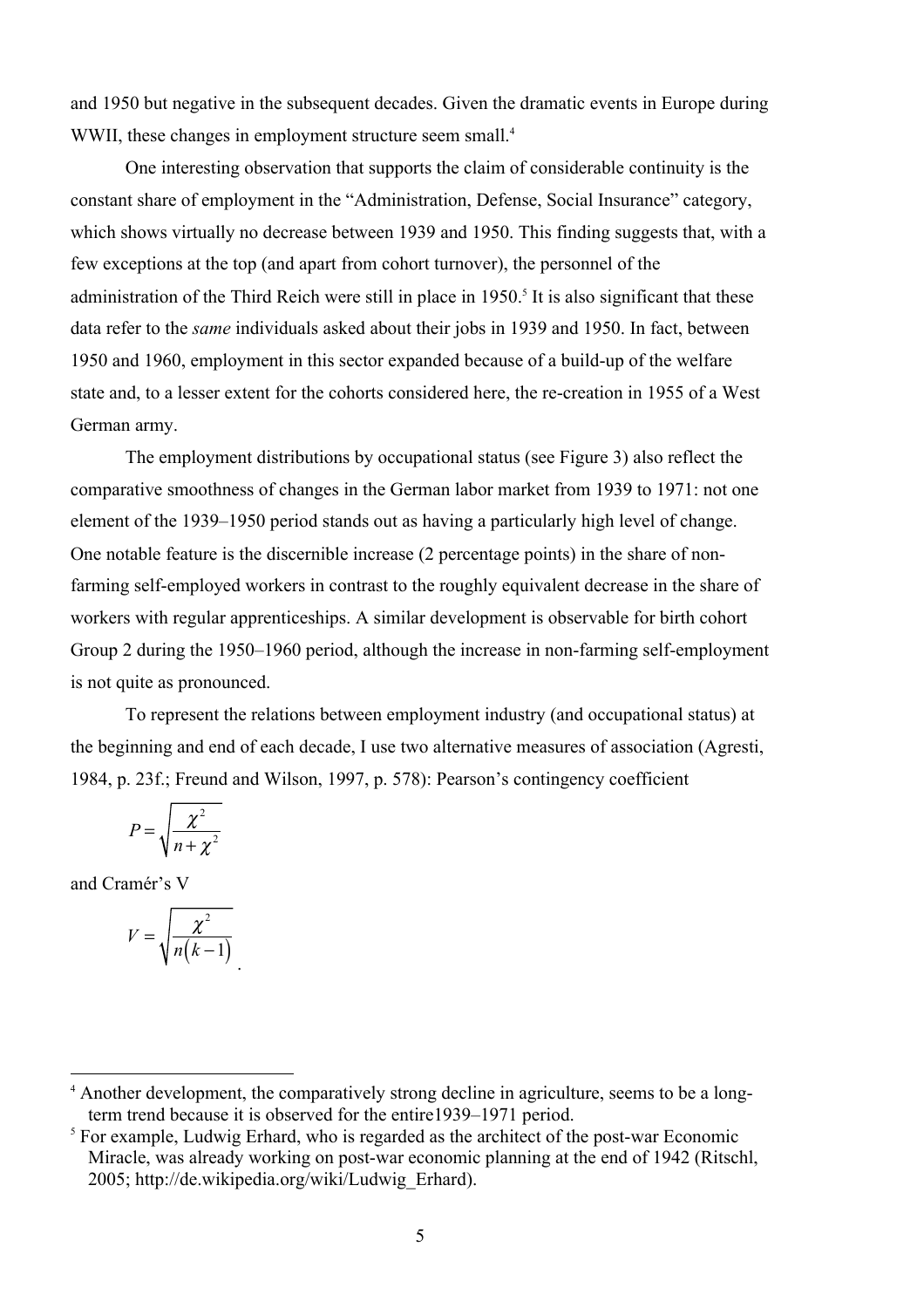where  $\chi^2$  is the  $\chi^2$ -statistic of the  $\chi^2$  independence test and only valid if the number of expected observations in each cell is at least 5. To ensure this latter, I reduce the number of employment industry/occupational status categories from 15 to 10.

Tables 2 and 3 report the measures of association for employment industry and occupational status, respectively. Table A1 (Table A2) in the Appendix shows the distributions of employment industry in 1950 (1960) given employment industry in 1939 (1950). The measures of association in Tables 2 and 3 are based on the corresponding *absolute numbers* in the cells of cross tables like Tables A1 and A2. Here only men are included in the samples, but the results for men and women combined are almost numerically identical, as shown in Tables A3 and A4 in the Appendix. I consider all workers first (the left panels of the tables) before restricting the sample to German refugee workers, defined as persons who lived in Central and Eastern Europe, including Eastern Germany, in 1939 (the right panels of the tables). Although the Pearson's contingency coefficient is generally larger than Cramér's V, the empirical results from both associational measures point to a similarly large degree of stability for both employment industry and occupational status for all birth cohorts in all three decades: 1939 to 1950, which covers WWII, 1950 to 1960, the first decade of the Economic Miracle, and 1960 to 1971, the last decade before the oil crises began. Nor does the Pearson's contingency coefficient vary much between variables, time periods, or birth cohorts, falling always between 0.91 and 0.93. Cramér's V, on the other hand, is more variable, but it too fails to show a lower degree of association in German workers' employment industry and occupational status between the 1939–1950 period and later periods (1950–1960 or 1960–1971). Such a lower association would be expected if the war had in fact altered careers in the German labor market considerably. Instead, although somewhat smaller for the 1939–1950 period (the period covering WWII and early reconstruction) than for the post-war periods, Cramér's V is still of similar magnitude (0.76 versus 0.83, 078, and 0.80 in the shaded fields of Table 3, for example). For German refugee workers, who by definition left their 1939 residence, the measures of association are generally smaller, especially during the period covering WWII (1939-1950), but also for the post-war periods (0.61 versus 0.71, 0.68, and 0.78 in the shaded fields of Table 3, for example). Although it may be unsurprising that refugee German workers exhibit lower measures of association than the average German worker, it is interesting to see that they remain more mobile even in the post-war periods. This finding echoes similar results for Finnish workers who left the territory that was transferred from Finland's to the Soviet Union's rule after WWII (Sarvimäki, Uusitalo, and Jäntti, 2009).

6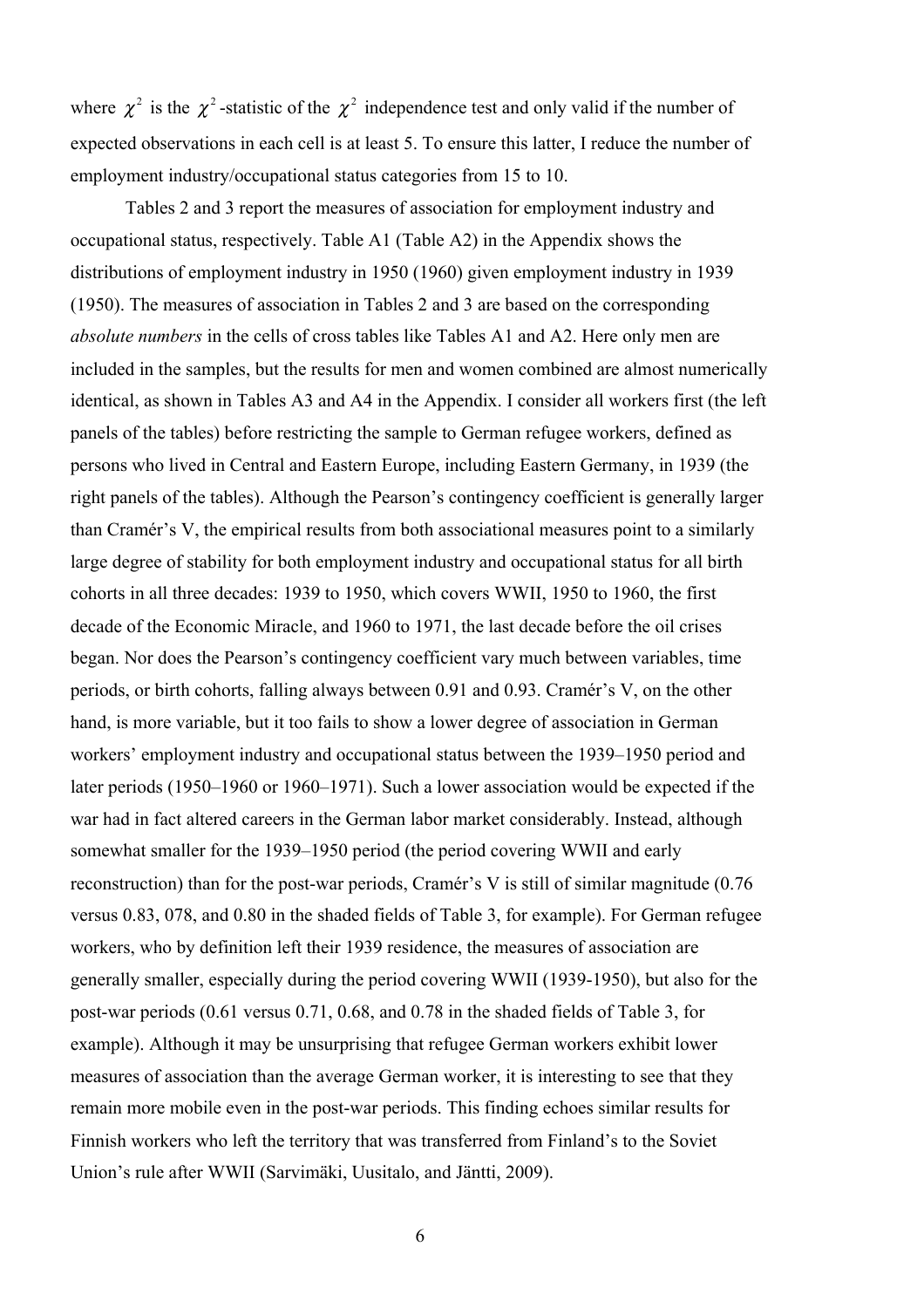### **4 Conclusions**

The overall finding of relatively stable employment by industry and occupational status despite the WWII experience is interesting both historically and for its relevance to today's revolutions or military interventions. Historically, the observation that most German workers retained the same employment industry and occupational status before and after the war, with any changes differing little from corresponding dynamics during peace time, can help explain the Economic Miracle (*Wirtschaftswunder*) in post-war Germany. It also complements other studies that stress elements of continuity in Germany despite the war, including Hirshleifer (1963), who emphasizes that only about 20 percent of industrial capacity was destroyed, and Ritschl (2005), who identifies elements of continuity in the regulatory economic framework of the mid-1930s and post-war period in Germany.

The finding is also relevant for the political and military interventions currently occurring in other countries, especially in light of frequent allusions (e.g., during the Iraq war) to Germany as a role model that transited from dictatorship to a democratic market economy. It should be borne in mind, however, that this seemingly enormous political transition occurred with a high degree of continuity not only in the allocation of labor but also along other dimensions, such as laws pertaining to the economy. Hence, recent and future regimes, such as those generated by the Arab Spring, might want to consider carefully which parts of their economy and administration to build from scratch and which (select elements) to exchange.

#### **References**

- Absolon, R., 1960. *Wehrgesetz und Wehrdienst 1935–1945, Das Personalwesen in der Wehrmacht* [Military Law and Military Service: The Personnel Matters of the German Military 1935–1945], Harald Bold Verlag, Boppard am Rhein.
- Agresti, A., 1984. *Analysis of Ordinal Categorical Data*, John Wiley & Sons, New York.
- Aly, G., 2011. *Hitlers Volksstaat, Raub, Rassenkrieg und nationaler Sozialismus*, 2. Auflage, Fischer Taschenbuch Verlag, Frankfurt a.M. [first edition available in English as: Aly, G., 2007. *Hitler's Beneficiaries, How the Nazis Bought the German People*, Verso].
- Brakman, S., Garretsen, H., and Schramm, M. 2004. The Strategic Bombing of German Cities During World War II and Its Impact on City Growth, *Journal of Economic Geography* 4, 201–218.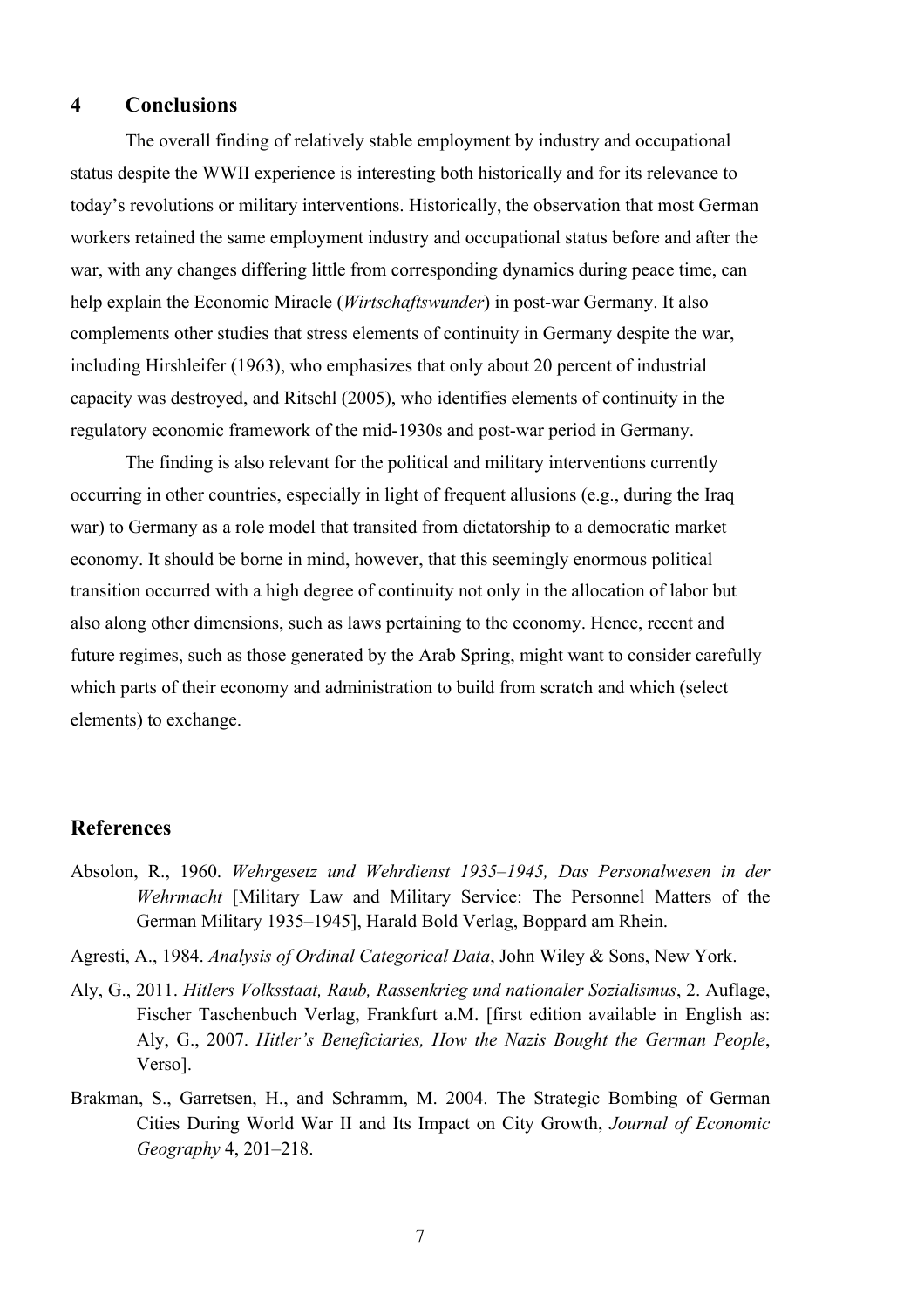- Davis, D.R., and Weinstein, D.E. 2002. Bones, Bombs, and Break Points: The Geography of Economic Activity, *American Economic Review* 92, 1269–1289.
- Freund, R.J., and Wilson, W.J. 1997. *Statistical Methods*, Revised Edition, Academic Press, San Diego, CA.
- Hirshleifer, J., 1963. Disaster and Recovery: A Historical Survey, Memorandum RM–3079– PR, prepared for the United States Air Force Project, RAND.
- Ichino, A., and Winter-Ebmer, R. 2004. The Long-Run Educational Cost of World War II, *Journal of Labor Economics* 22, 57–86.
- Miguel, E., and Roland, G. 2011. The Long-run Impact of Bombing of Vietnam, *Journal of Development Economics* 96, 1–15.
- Ritschl, A., 2005. Der späte Fluch des Dritten Reichs: Pfadabhängigkeiten in der Entstehung der bundesdeutschen Wirtschaftsordnung [The Late Curse of the Third Reich: Path Dependence in the Formation of the Economic System of the Federal Republic of Germany], *Perspektiven der Wirtschaftspolitik* 6, 151–170.
- Särvimäki, M., Uusitalo, R. and M. Jäntti (2009). Long-Term Effects of Forced Migration, IZA Discussion Paper No. 4003, Bonn.
- Schmölders, G. 1942. *Der Wettbewerb als Mittel volkswirtschaftlicher Leistungssteigerung und Leistungsauslese* [Competition as a Means to Economic Performance Increase and to Performance-Based Selection], Duncker & Humblot, Berlin.
- Schmölders, G. 1943. Steuerumbau als Aufgabe für heute [Reorganization of Taxation as a Task for Today], *Finanzarchiv* 9, 246–272.
- Waldinger, F., 2010. Quality Matters: The Expulsion of Professors and the Consequences for the PhD Student Outcomes in Nazi Germany, *Journal of Political Economy* 118, 787–831.
- Waldinger, F., 2012. Bombs, Brains, and Science, The Role of Human and Physical Capital for the Creation of Scientific Knowledge, paper presented at the Society of Labor Economists (SOLE) Annual Meetings, Chicago, May 2012.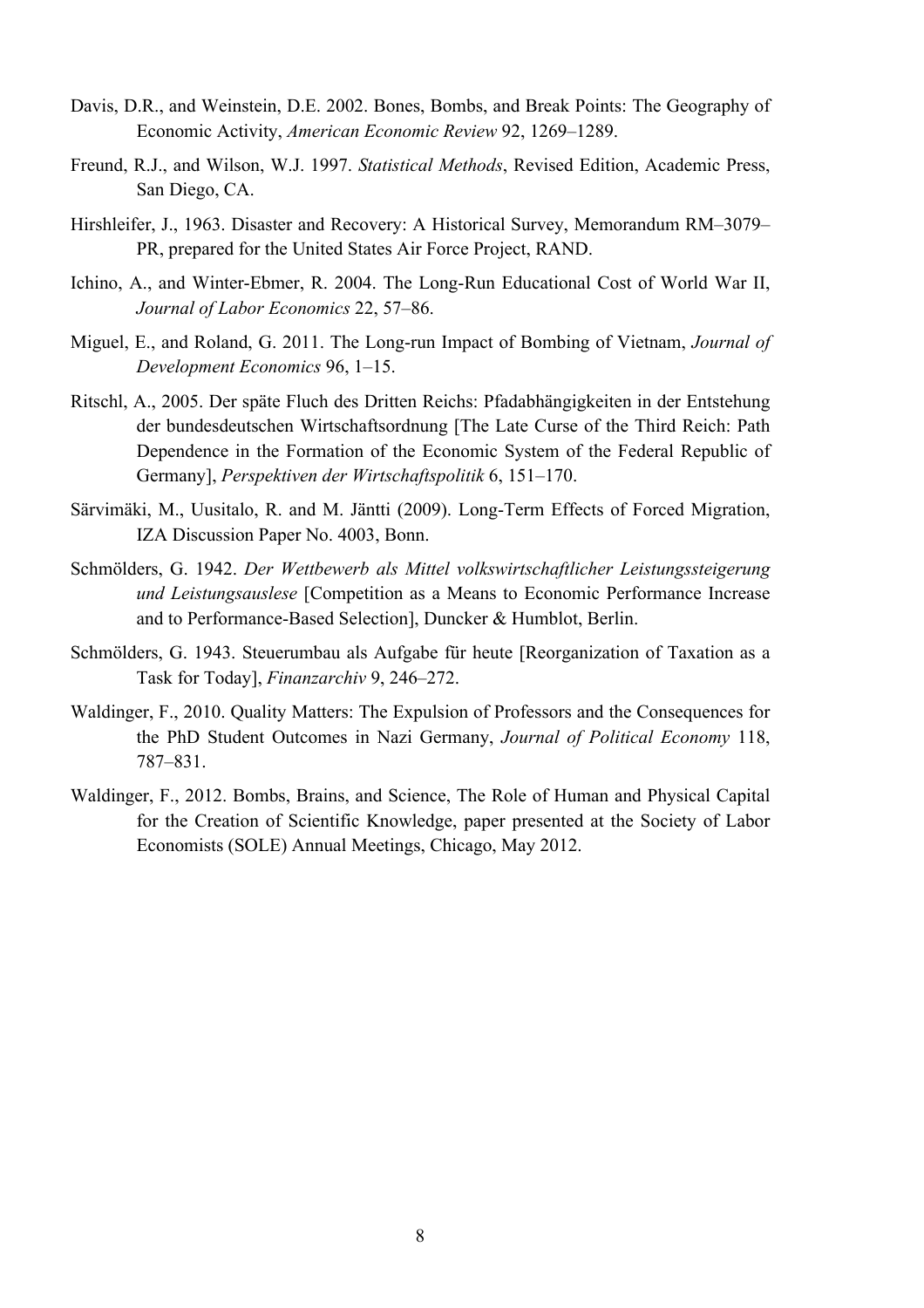|                     |    |          |          |          | <b>Birth Cohort</b> |
|---------------------|----|----------|----------|----------|---------------------|
| Birth Year Age 1939 |    | Age 1950 | Age 1960 | Age 1971 | Group               |
| 1900                | 39 | 50       | 60       | 71       | 1                   |
| 1901                | 38 | 49       | 59       | 70       | $\mathbf{1}$        |
| 1902                | 37 | 48       | 58       | 69       | 1                   |
| 1903                | 36 | 47       | 57       | 68       | $\mathbf{1}$        |
| 1904                | 35 | 46       | 56       | 67       | $\mathbf{1}$        |
| 1905                | 34 | 45       | 55       | 66       | $\overline{2}$      |
| 1906                | 33 | 44       | 54       | 65       | $\overline{2}$      |
| 1907                | 32 | 43       | 53       | 64       | $\overline{2}$      |
| 1908                | 31 | 42       | 52       | 63       | $\overline{2}$      |
| 1909                | 30 | 41       | 51       | 62       | $\overline{3}$      |
| 1910                | 29 | 40       | 50       | 61       | 3                   |
| 1911                | 28 | 39       | 49       | 60       | 3                   |
| 1912                | 27 | 38       | 48       | 59       | $\overline{3}$      |
| 1913                | 26 | 37       | 47       | 58       | 3                   |
| 1914                | 25 | 36       | 46       | 57       | $\mathfrak{Z}$      |
| 1915                | 24 | 35       | 45       | 56       | $\overline{4}$      |
| 1916                | 23 | 34       | 44       | 55       | $\overline{4}$      |
| 1917                | 22 | 33       | 43       | 54       | $\overline{4}$      |
| 1918                | 21 | 32       | 42       | 53       | $\overline{4}$      |
| 1919                | 20 | 31       | 41       | 52       | $\overline{4}$      |

**Table 1: Birth Cohort Groups by Age**

Note: The shadings in the tables highlight the age correspondences between birth cohort groups 1 and 3 and 2 and 4, respectively.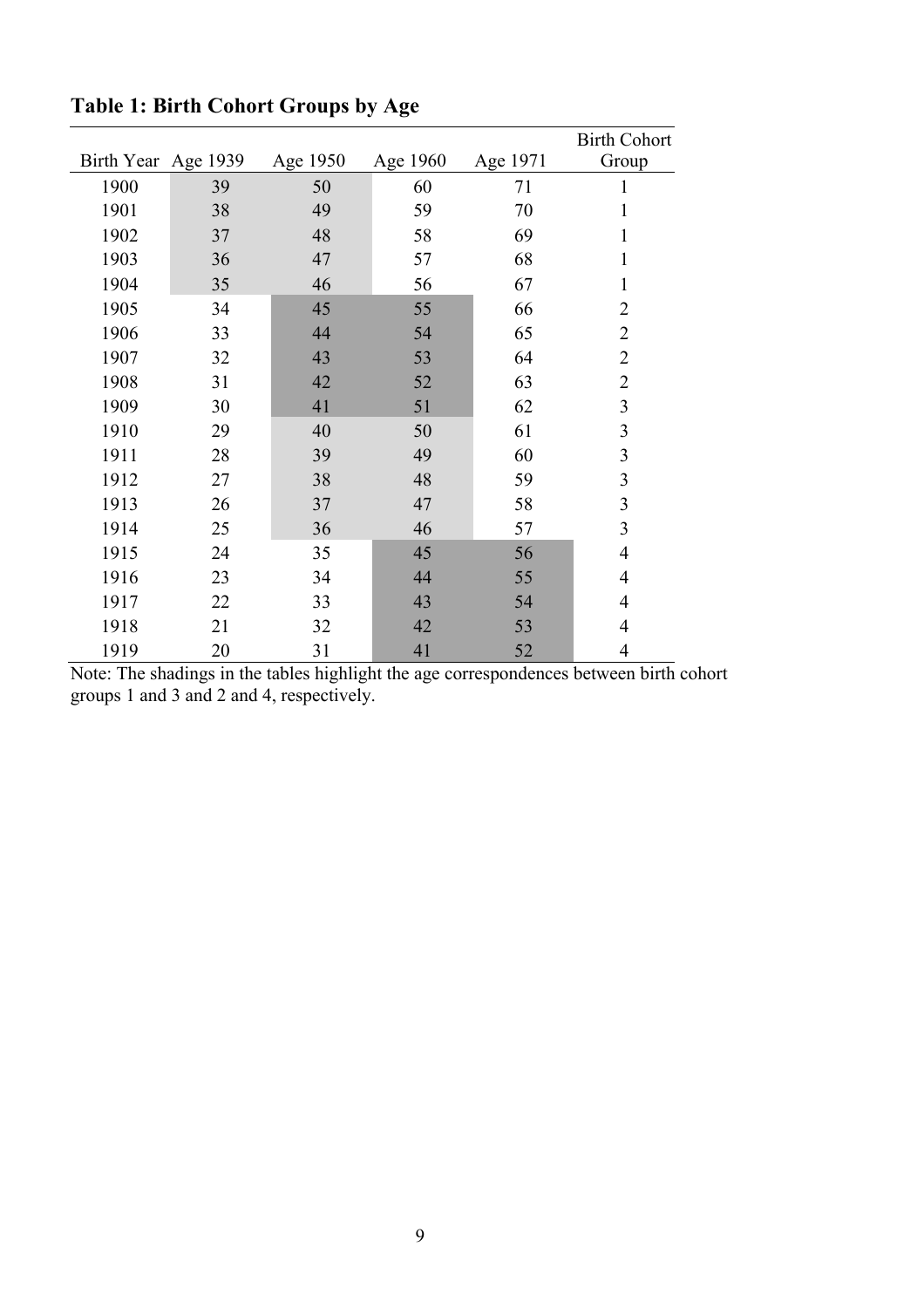| Age Group/<br>Time Period           | All<br><b>Workers</b> |               |               | German<br><b>Refugee</b><br><b>Workers</b> |               |               |
|-------------------------------------|-----------------------|---------------|---------------|--------------------------------------------|---------------|---------------|
|                                     | 1939-<br>1950         | 1950-<br>1960 | 1960-<br>1971 | 1939-<br>1950                              | 1950-<br>1960 | 1960-<br>1971 |
| Pearson's Contingency Index         |                       |               |               |                                            |               |               |
| Birth Cohort Group 1 (Born 1900/04) | 0.92                  |               |               | 0.88                                       |               |               |
| Birth Cohort Group 2 (Born 1905/09) | 0.91                  | 0.92          |               | 0.88                                       | 0.91          |               |
| Birth Cohort Group 3 (Born 1910/14) |                       | 0.92          |               |                                            | 0.91          |               |
| Birth Cohort Group 4 (Born 1915/19) |                       | 0.91          | 0.91          |                                            | 0.90          | 0.90          |
| Cramér's $V$                        |                       |               |               |                                            |               |               |
| Birth Cohort Group 1 (Born 1900/04) | 0.78                  |               |               | 0.61                                       |               |               |
| Birth Cohort Group 2 (Born 1905/09) | 0.73                  | 0.83          |               | 0.61                                       | 0.73          |               |
| Birth Cohort Group 3 (Born 1910/14) |                       | 0.81          |               |                                            | 0.73          |               |
| Birth Cohort Group 4 (Born 1915/19) |                       | 0.76          | 0.73          |                                            | 0.68          | 0.70          |

### **Table 2: Measures of Association: Employment Industry–Men**

Note: Measures of Association are calculated based on cross tabulations of employment industry for the same persons at the start and end years of the corresponding time interval. For all workers, sample sizes vary from 8,886 to 13,888, for German refugee workers, sample sizes vary from 2,158 to 3,210.

Source: Mikrozensus 1971; retrospective person-level data; male workers only; own calculations.

| Age Group/<br>Time Period           | All<br><b>Workers</b> |               |               | German<br><b>Refugee</b><br><b>Workers</b> |               |               |
|-------------------------------------|-----------------------|---------------|---------------|--------------------------------------------|---------------|---------------|
|                                     | 1939-<br>1950         | 1950-<br>1960 | 1960-<br>1971 | 1939-<br>1950                              | 1950-<br>1960 | 1960-<br>1971 |
| Pearson's Contingency Index         |                       |               |               |                                            |               |               |
| Birth Cohort Group 1 (Born 1900/04) | 0.92                  |               |               | 0.88                                       |               |               |
| Birth Cohort Group 2 (Born 1905/09) | 0.91                  | 0.93          |               | 0.86                                       | 0.91          |               |
| Birth Cohort Group 3 (Born 1910/14) |                       | 0.92          |               |                                            | 0.90          |               |
| Birth Cohort Group 4 (Born 1915/19) |                       | 0.91          | 0.92          |                                            | 0.89          | 0.92          |
| Cramér's $V$                        |                       |               |               |                                            |               |               |
| Birth Cohort Group 1 (Born 1900/04) | 0.76                  |               |               | 0.61                                       |               |               |
| Birth Cohort Group 2 (Born 1905/09) | 0.72                  | 0.83          |               | 0.57                                       | 0.71          |               |
| Birth Cohort Group 3 (Born 1910/14) |                       | 0.78          |               |                                            | 0.68          |               |
| Birth Cohort Group 4 (Born 1915/19) |                       | 0.72          | 0.80          |                                            | 0.64          | 0.78          |

### **Table 3: Measures of Association: Occupational Status–Men**

Note: Measures of Association are calculated based on cross tabulations of occupational status for the same persons at the start and end years of the corresponding time interval. For all workers, sample sizes vary from 8,699 to 13,706, for German refugee workers, sample sizes vary from 2,145 to 3,194.

Source: Mikrozensus 1971; retrospective person-level data; male workers only; own calculations.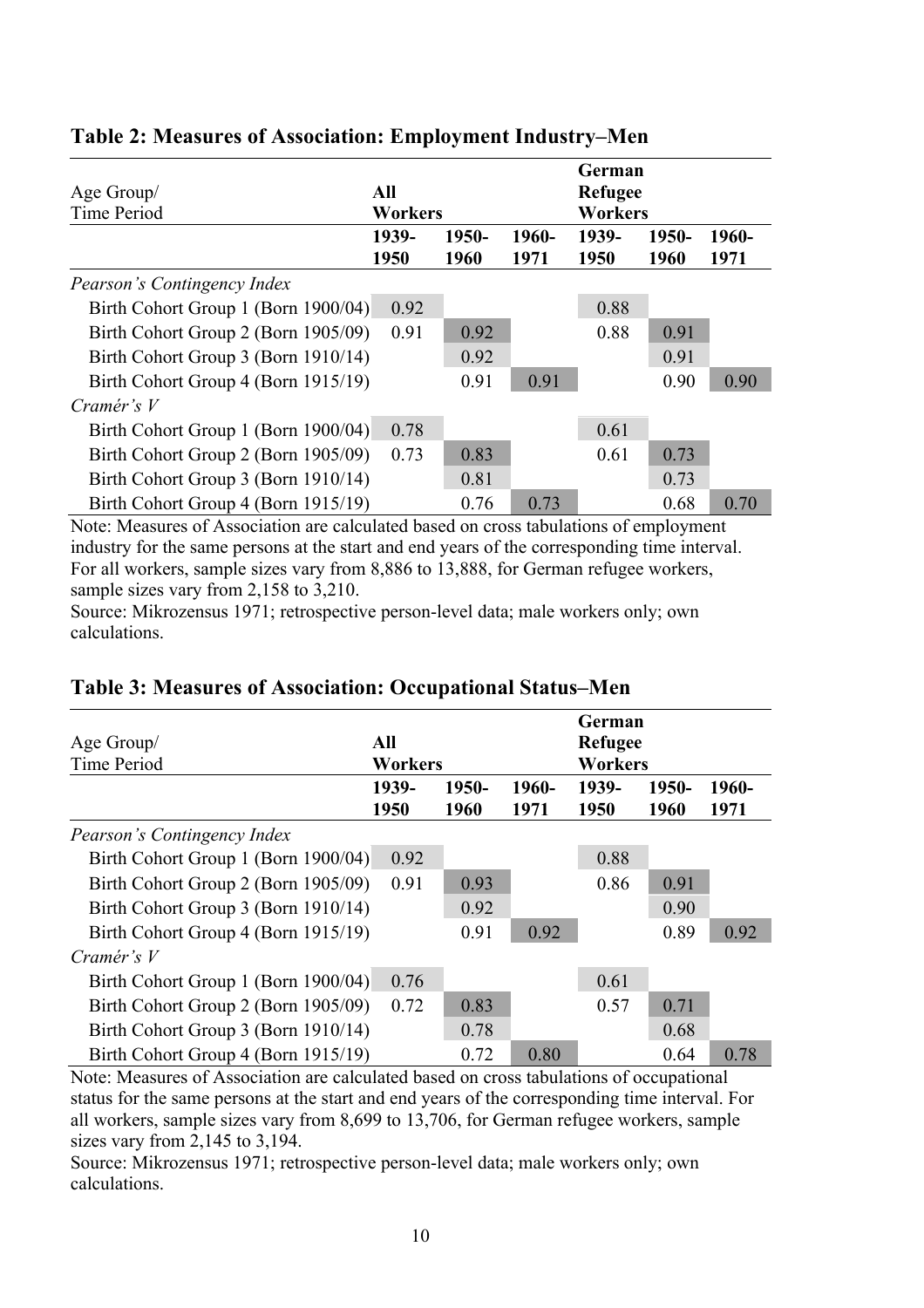

**Figure 1: Logarithm of Real GDP of Germany, the United Kingdom, and the United States**

Source: http://www.fgn.unisg.ch/eurmacro/macrodata/datamtrx.html, now http://www.eurmacro.unisg.ch/macrodata/datamtrx.html; retrieved in 2004.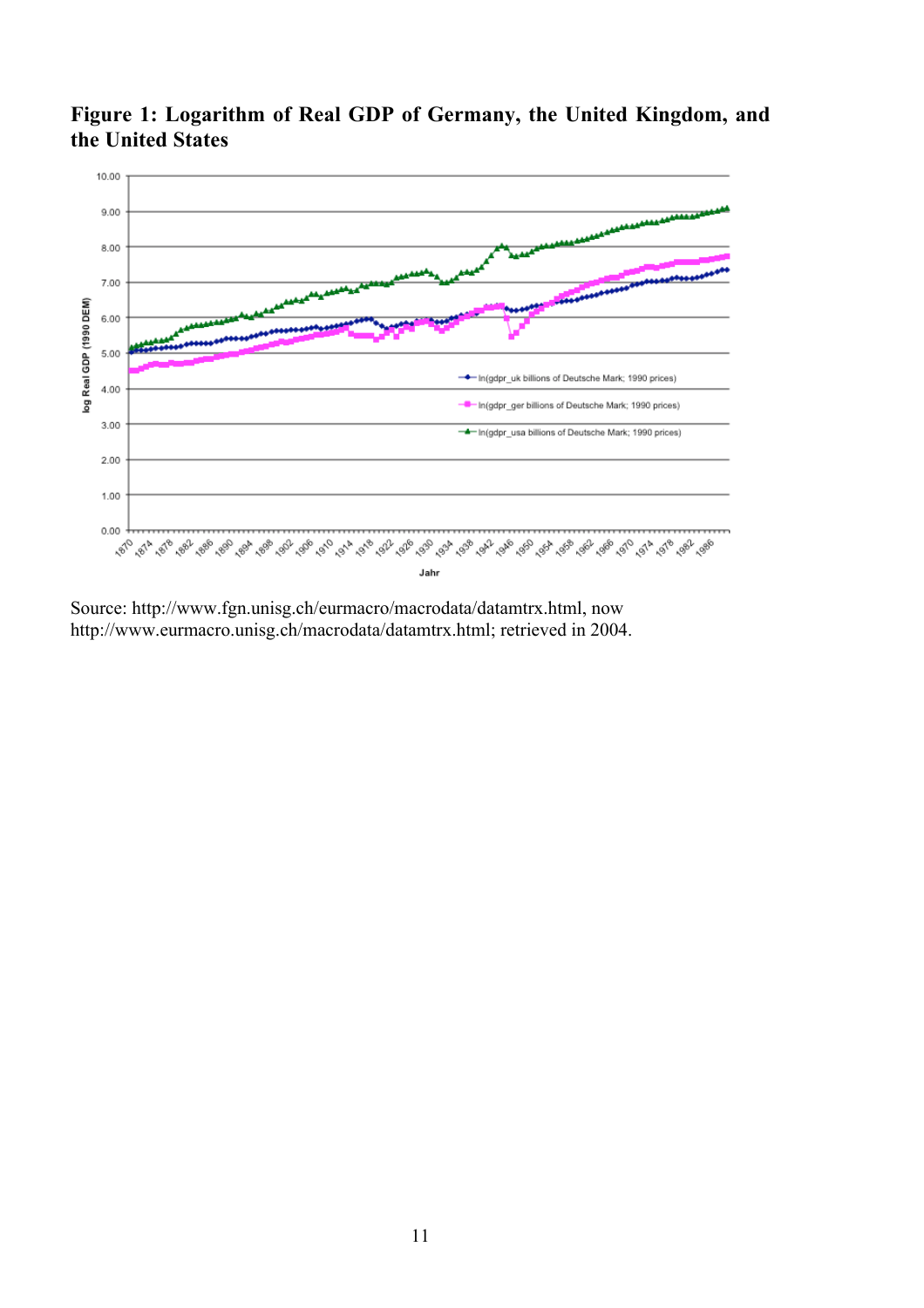

**Figure 2: Distributions of Employment Industry across Time by Age Group**

Note: The number of observations varies between 9,251 (Birth Cohort Group 4) and 13,888 in Birth Cohort Group 3).

Source: Mikrozensus 1971; own calculations.





Note: The number of observations varies between 9,185 (Birth Cohort Group 4 in 1971) and 13,706 in Birth Cohort Group 3).

Source: Mikrozensus 1971; own calculations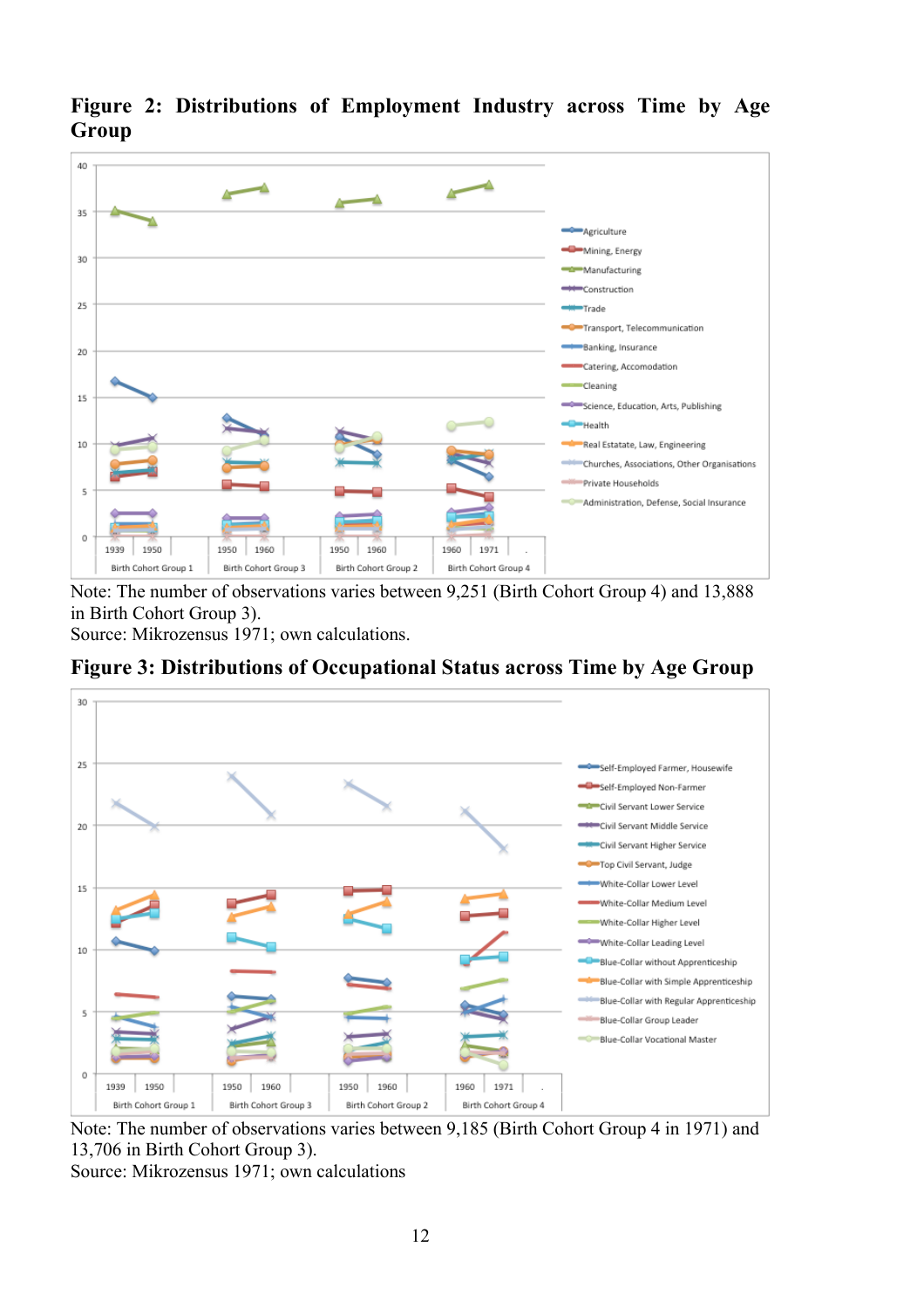**Table A1: Employment Industry Distribution in 1950 (Column Percentages) by Employment Industry in 1939–Men of**  Table A1: Employment Industry Distribution in 1950 (Column Percentages) by Employment Industry in 1939-Men of Birth Cohort Group 1 (Born in 1900-1904) **Birth Cohort Group 1 (Born in 1900-1904)**

| 1939                                                                                                                                                                 |                   | $\mathbf{\mathsf{u}}$ | ొ               | ਚ                | n       | ७                                               | L                 | ∞                                                | ๑                        | $\mathbf{u}$ | $\overline{\phantom{0}}$ | $\mathbf{12}$    | $\mathbf{13}$    | $\mathbf{1}$ | 15                     | ₹              |
|----------------------------------------------------------------------------------------------------------------------------------------------------------------------|-------------------|-----------------------|-----------------|------------------|---------|-------------------------------------------------|-------------------|--------------------------------------------------|--------------------------|--------------|--------------------------|------------------|------------------|--------------|------------------------|----------------|
| 1950                                                                                                                                                                 |                   |                       |                 |                  |         |                                                 |                   |                                                  |                          |              |                          |                  |                  |              |                        |                |
| 1 Agriculture                                                                                                                                                        | ୪                 |                       | $\sim$          | ₹                |         | $\sim$                                          |                   |                                                  |                          |              |                          |                  |                  |              | $\mathsf{\sim}$        |                |
| 2 Mining, Energy                                                                                                                                                     |                   | 89                    | $\sim$          |                  |         |                                                 |                   |                                                  |                          |              |                          |                  |                  |              |                        |                |
| 3 Manufacturing                                                                                                                                                      |                   |                       | 83              |                  |         |                                                 |                   |                                                  | $\overline{\mathcal{C}}$ |              |                          | $\infty$         |                  |              |                        |                |
| 4 Construction                                                                                                                                                       |                   |                       |                 | 78               |         |                                                 |                   |                                                  |                          |              |                          |                  |                  |              |                        |                |
| 5Trade                                                                                                                                                               |                   |                       |                 |                  | 77      |                                                 | $\omega$ $\omega$ |                                                  |                          |              |                          | ₹                |                  |              |                        |                |
| 6 Transport, Telecommunication                                                                                                                                       |                   |                       | $\sim$          | $\sim$           |         | 85                                              | $\sim$            |                                                  |                          |              | $\sim$                   |                  |                  |              |                        |                |
| 7 Banking, Insurance                                                                                                                                                 |                   |                       |                 |                  |         |                                                 | 97                |                                                  |                          |              |                          |                  |                  |              |                        |                |
| 8 Catering, Accommodation                                                                                                                                            |                   |                       |                 |                  | ᅌ       |                                                 |                   | $\rm{8}$                                         |                          |              |                          |                  |                  |              |                        |                |
| 9 Cleaning                                                                                                                                                           |                   |                       |                 |                  |         |                                                 |                   |                                                  | 78                       |              |                          |                  |                  | 0            |                        |                |
| 10 Science, Education, Arts, Publishing                                                                                                                              |                   |                       |                 |                  |         |                                                 |                   |                                                  |                          | 84           |                          |                  |                  |              | $\sim$                 |                |
| 11 Health                                                                                                                                                            |                   |                       |                 |                  |         |                                                 |                   |                                                  |                          |              | 78                       | $\circ$          |                  |              | ᅌ                      |                |
| 12 Real Estate, Law, Engineering                                                                                                                                     |                   |                       |                 |                  |         |                                                 |                   |                                                  |                          |              |                          | 83               |                  |              | $\mathbf{\sim}$        |                |
| 13 Churches, Associations, Other                                                                                                                                     |                   |                       |                 |                  |         |                                                 |                   |                                                  |                          |              |                          |                  | 82               |              |                        |                |
| Organisations                                                                                                                                                        |                   |                       |                 |                  |         |                                                 |                   |                                                  |                          |              |                          |                  |                  |              |                        |                |
| 14 Private Households                                                                                                                                                |                   |                       | っ               |                  | 0       |                                                 | っ                 |                                                  | $\circ$                  |              |                          | 0                |                  | 50           | $\circ$                |                |
| 15 Administration, Defense, Social Insurance                                                                                                                         |                   | $\mathbf{C}$          | 4               | $\epsilon$       | $\circ$ | $\epsilon$                                      | 4                 | S                                                | $\mathfrak{c}$           | $\epsilon$   |                          | 4                | $\circ$          | $\circ$      | $\overline{7}$         | $\mathbf{\Xi}$ |
| Sum of Column Percentages                                                                                                                                            | $\frac{100}{100}$ | $\overline{100}$      | $\frac{1}{100}$ | $\overline{100}$ | 100     | $\overline{100}$                                | $\frac{100}{100}$ | $\frac{100}{100}$                                | $\overline{100}$         | 100          | 100                      | $\overline{100}$ | $\overline{100}$ | 100          | $\frac{100}{100}$      | $\Xi$          |
| Note: The entries in the table indicate the percentage of workers who worked in industry "row"<br>"column" in 1939. For example the first entry states that $\delta$ |                   |                       |                 |                  |         | nercent of workers who worked in agriculture in |                   | in 1950 among all workers who worked in industry |                          |              | $1939$ were still        |                  |                  |              | working in agriculture |                |
|                                                                                                                                                                      |                   |                       |                 |                  |         |                                                 |                   |                                                  |                          |              |                          |                  |                  |              |                        |                |

"column" in 1939. For example, the first entry states that 80 percent of workers who worked in agriculture in 1939 were still working in agriculture Note: The entries in the table indicate the percentage of workers who worked in industry "row" in "column" in 1939. For example, the first entry states that 80 percent of workers who worked in agrie 1950. The table is base in 1950. The table is based on 11,264 observations.

Source: Mikrozensus 1971; retrospective person-level data; male workers only; own calculations.

 $\overline{\phantom{0}}$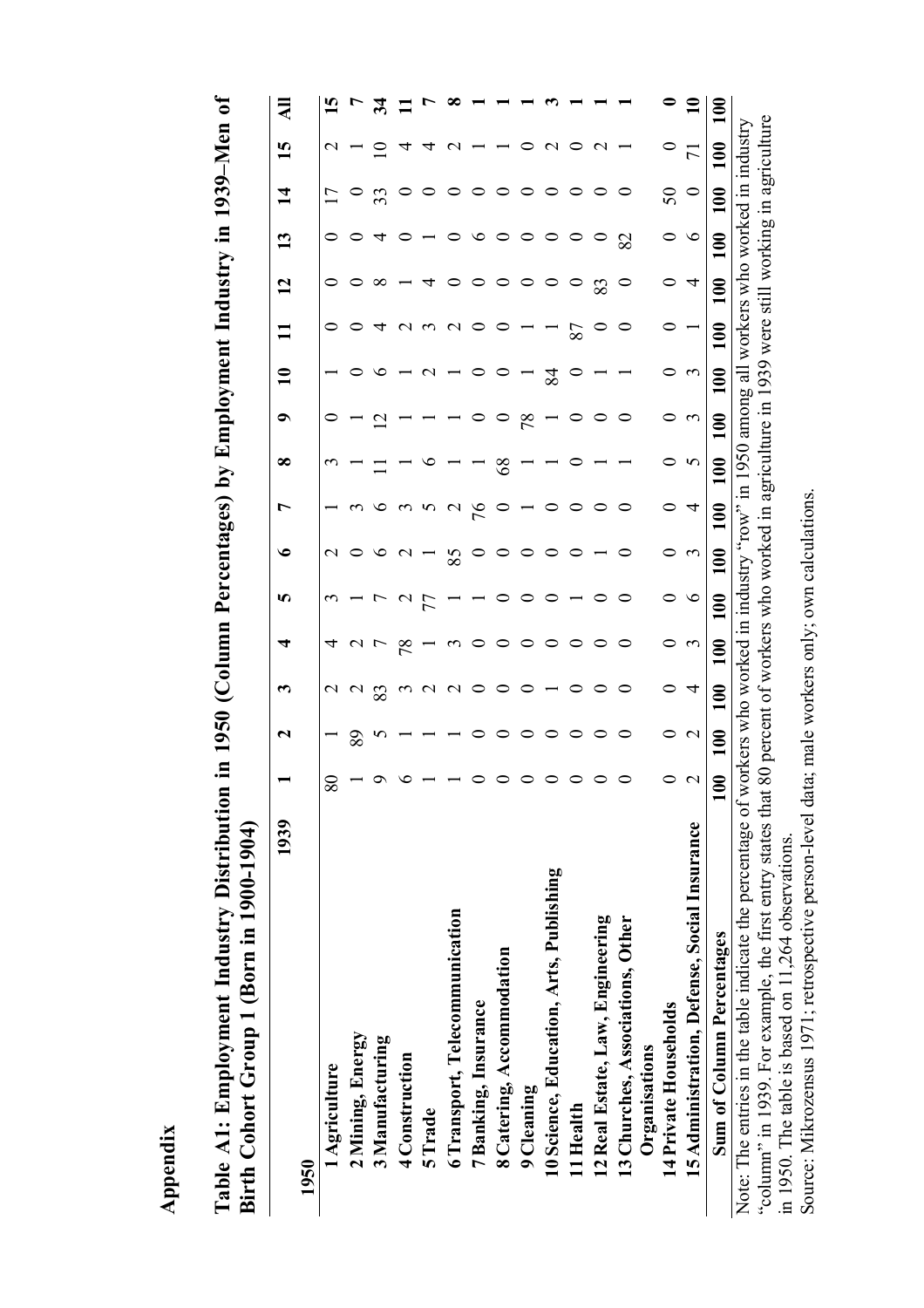| Table A2: Employment Industry Distribution<br>Birth Cohort Group 3 (Born in 1910-1914)                                                                                           |                   | in 1960               |                | (Column                                                                                                     |                  | Percentages)      |     | $\tilde{\mathbf{z}}$ |                   |                | Employment Industry in |                       |                |     | 1950-Men                                                                 | $\mathfrak{b}$ |
|----------------------------------------------------------------------------------------------------------------------------------------------------------------------------------|-------------------|-----------------------|----------------|-------------------------------------------------------------------------------------------------------------|------------------|-------------------|-----|----------------------|-------------------|----------------|------------------------|-----------------------|----------------|-----|--------------------------------------------------------------------------|----------------|
| 1950                                                                                                                                                                             |                   | $\mathbf{\mathsf{N}}$ | ొ              | ₹                                                                                                           | n                | ৩                 | r   | ∞                    | ๑                 | $\mathbf{\Xi}$ |                        | $\mathbf{\mathsf{N}}$ | $\mathbf{13}$  | 4   | 15                                                                       | ₹              |
| 1960                                                                                                                                                                             |                   |                       |                |                                                                                                             |                  |                   |     |                      |                   |                |                        |                       |                |     |                                                                          |                |
| 1 Agriculture                                                                                                                                                                    |                   |                       |                |                                                                                                             |                  |                   |     |                      |                   |                |                        |                       |                |     |                                                                          |                |
| 2 Mining, Energy                                                                                                                                                                 |                   | 85                    |                |                                                                                                             |                  |                   |     |                      |                   |                |                        |                       |                |     |                                                                          |                |
| 3 Manufacturing                                                                                                                                                                  |                   | ∘                     | 78             | $\overline{\mathcal{C}}$                                                                                    |                  |                   |     |                      |                   |                |                        |                       |                |     |                                                                          | ಹೆ             |
| 4 Construction                                                                                                                                                                   |                   |                       |                |                                                                                                             |                  |                   |     |                      |                   |                |                        |                       |                |     |                                                                          |                |
| 5 Trade                                                                                                                                                                          |                   |                       |                |                                                                                                             |                  |                   |     |                      |                   |                | ◠                      |                       |                |     |                                                                          |                |
| 6 Transport, Telecommunication                                                                                                                                                   |                   |                       |                |                                                                                                             |                  | 89                |     |                      |                   |                |                        |                       |                | نب  |                                                                          |                |
| 7 Banking, Insurance                                                                                                                                                             |                   |                       |                |                                                                                                             | $\mathbf \sigma$ |                   | 89  |                      |                   |                |                        |                       | 0              |     |                                                                          |                |
| 8 Catering, Accommodation                                                                                                                                                        |                   |                       |                |                                                                                                             |                  |                   |     | 82                   |                   |                |                        |                       | $\sim$         |     |                                                                          |                |
| 9 Cleaning                                                                                                                                                                       |                   |                       |                |                                                                                                             |                  |                   |     |                      | 86                | 0              | ○                      |                       |                |     |                                                                          |                |
| 10 Science, Education, Arts, Publishing                                                                                                                                          |                   |                       |                |                                                                                                             |                  |                   |     |                      |                   | 86             | $\circ$                |                       | $\mathfrak{c}$ |     |                                                                          |                |
| 11 Health                                                                                                                                                                        |                   |                       |                |                                                                                                             |                  |                   |     |                      |                   |                | 89                     | $\circ$               |                | نب  |                                                                          |                |
| 12 Real Estate, Law, Engineering                                                                                                                                                 |                   |                       |                |                                                                                                             |                  |                   |     |                      |                   |                |                        | 56                    |                |     |                                                                          |                |
| 13 Churches, Associations, Other                                                                                                                                                 |                   |                       |                |                                                                                                             |                  |                   |     |                      |                   |                |                        |                       | 87             |     | 0                                                                        |                |
| Organisations                                                                                                                                                                    |                   |                       |                |                                                                                                             |                  |                   |     |                      |                   |                |                        |                       |                |     |                                                                          |                |
| 14 Private Households                                                                                                                                                            | 0                 | 0                     | 0              | 0                                                                                                           |                  | 0                 | 0   |                      | 0                 |                | 0                      | 0                     |                | 63  | 0                                                                        |                |
| 15 Administration, Defense, Social Insurance                                                                                                                                     | $\mathbf{\Omega}$ | $\epsilon$            | $\mathfrak{c}$ | 4                                                                                                           | S                | $\mathbf{\Omega}$ | 4   | 4                    | $\mathbf{\Omega}$ | $\mathfrak{c}$ | 4                      | 5                     |                | 13  | 84                                                                       |                |
| Sum of Column Percentages                                                                                                                                                        | $\mathbf{C}$<br>≡ | 100                   | 100            | 100                                                                                                         | 100              | $\frac{1}{100}$   | 100 | 100                  | 100               | $\mathbf{100}$ | $\mathbf{100}$         | 100                   | 100            | 100 | $\mathbf{0}$                                                             | $\mathbf{100}$ |
| Note: The entries in the table indicate the percentage of w<br>"column" in 1950. For example, the first entry states that<br>in 1960. The table is based on 13,888 observations. |                   |                       |                | orkers who worked in industry "row" in 1960 among all<br>77 percent of workers who worked in agriculture in |                  |                   |     |                      |                   |                |                        |                       |                |     | 1950 were still working in agriculture<br>workers who worked in industry |                |
| Source: Mikrozensus 1971; retrospective person-level data; male workers only; own calculations                                                                                   |                   |                       |                |                                                                                                             |                  |                   |     |                      |                   |                |                        |                       |                |     |                                                                          |                |

 $\epsilon$